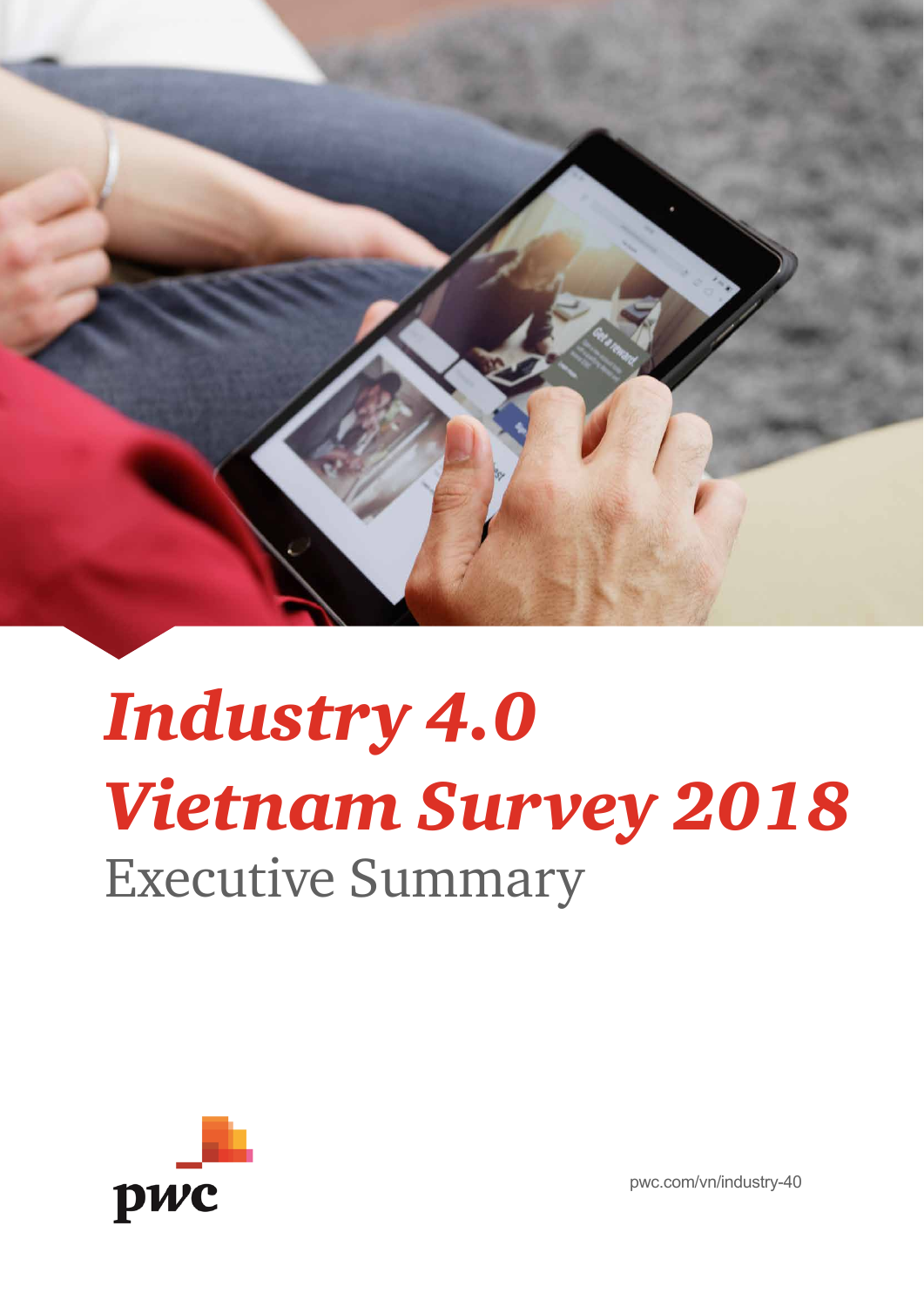*Introduction*



*Globally, behind the scenes of the world's leading industrial and manufacturing companies, a profound digital transformation is now underway. In this report, we try to understand if this is happening locally in Vietnam at this moment, and what are the impacts? What does the local workforce make of or expect from these changes? Let us explore the data further.*

## About the survey

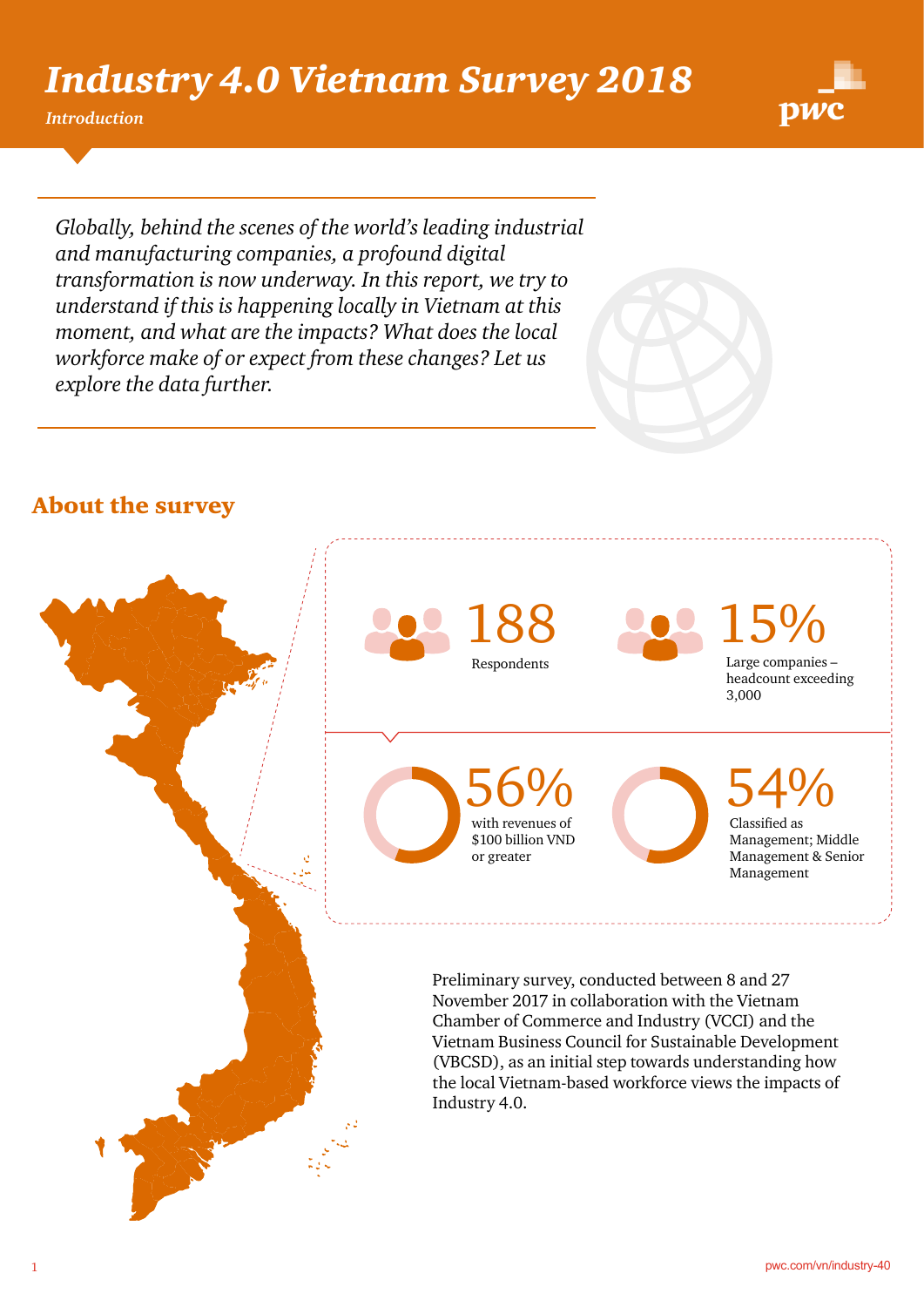*Key findings*



## Vietnam anticipates nearly immediate impact and significant benefits

#### THE TAKEAWAYS

Vietnam's workforce expects significant benefits such as improvement in operational efficiency as well as improved access to customers, largely from the digitisation and integration of value chains as well as digitisation of business models. These impacts are already affecting some local organisations and others anticipate their impact in the near future.

#### THE DATA

Improved speed of product delivery, quality and completion as well as access to customers

- 35% expect faster product delivery and completion and 23% expect improved product quality
- 28% expect improved access to customers

#### Benefits & impact from digitising business models and digitising/integrating value chains

- 41% anticipate the largest impact from digitisation of horizontal and vertical business value chains
- 34% indicate largest impacts from changing nature of digital business models and customer access

#### Impact felt now and in the near future – the time to act is now

• 67% of respondents foresee significant impacts of Industry 4.0 on their organisation's operations within the next 3 years

• 24% reported to have already been affected by the industrial revolution wave

# 67%

of respondents foresee significant impacts of Industry 4.0 on their organisation's operations within the next 3 years



### Industry 4.0 impacts are felt now

*Q: When do you foresee Industry 4.0 having a significant impact on your Vietnam operations?* 

*Q: Where do you expect to see the largest benefits from digitisation and automation?*

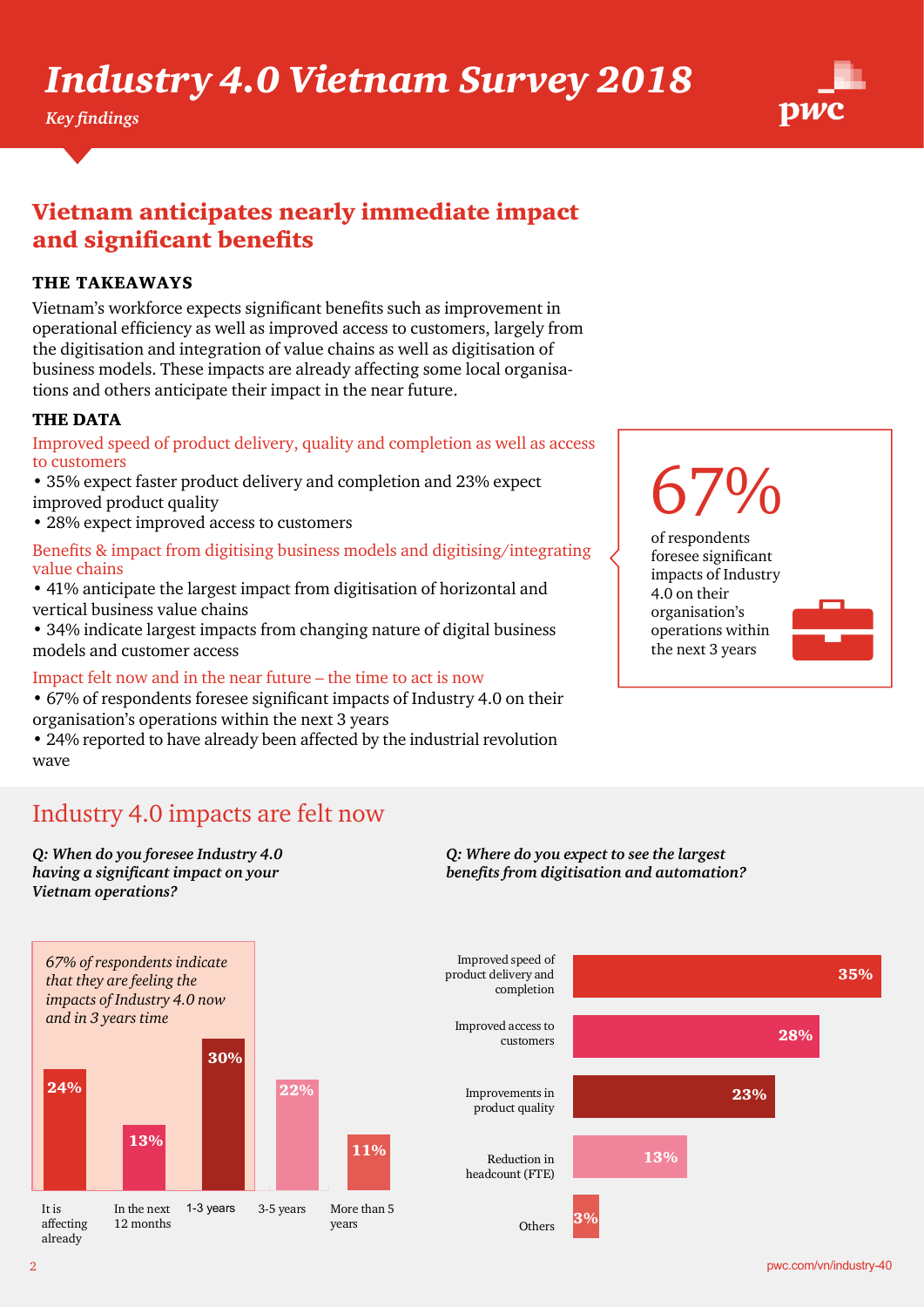*Key findings*



## People remain positive despite uncertainty and perceived impact

#### THE TAKEAWAYS

While respondents know of Industry 4.0, not many fully understand its concept and impacts. They estimate that Industry 4.0 will require significant upskilling, which may impact their organisation and ways of working. However, despite these uncertainties, Vietnamese respondents are positively embracing Industry 4.0 and expect to personally benefit from it.

#### THE DATA

#### Most respondents have limited knowledge or are unclear of the exact impacts

- 27% of respondents fully understand Industry 4.0 concept and impacts
- 73% having limited or no knowledge, or are unclear of the impacts of Industry 4.0

#### Despite anticipating significant impact, people remain positive

- Only 14% of management believe their employees have the required preparation for digital transformation
- 50% of staff would require reskilling or be made redundant
- 65% expect many benefits and opportunities to their organisation, career and future



# Lack of knowledge on Industry 4.0 and what it means

*Q: How much do you understand of Industry 4.0?* 



*Q: What is your perception on the impacts of Industry 4.0 for your organisation, role, career and future?* 

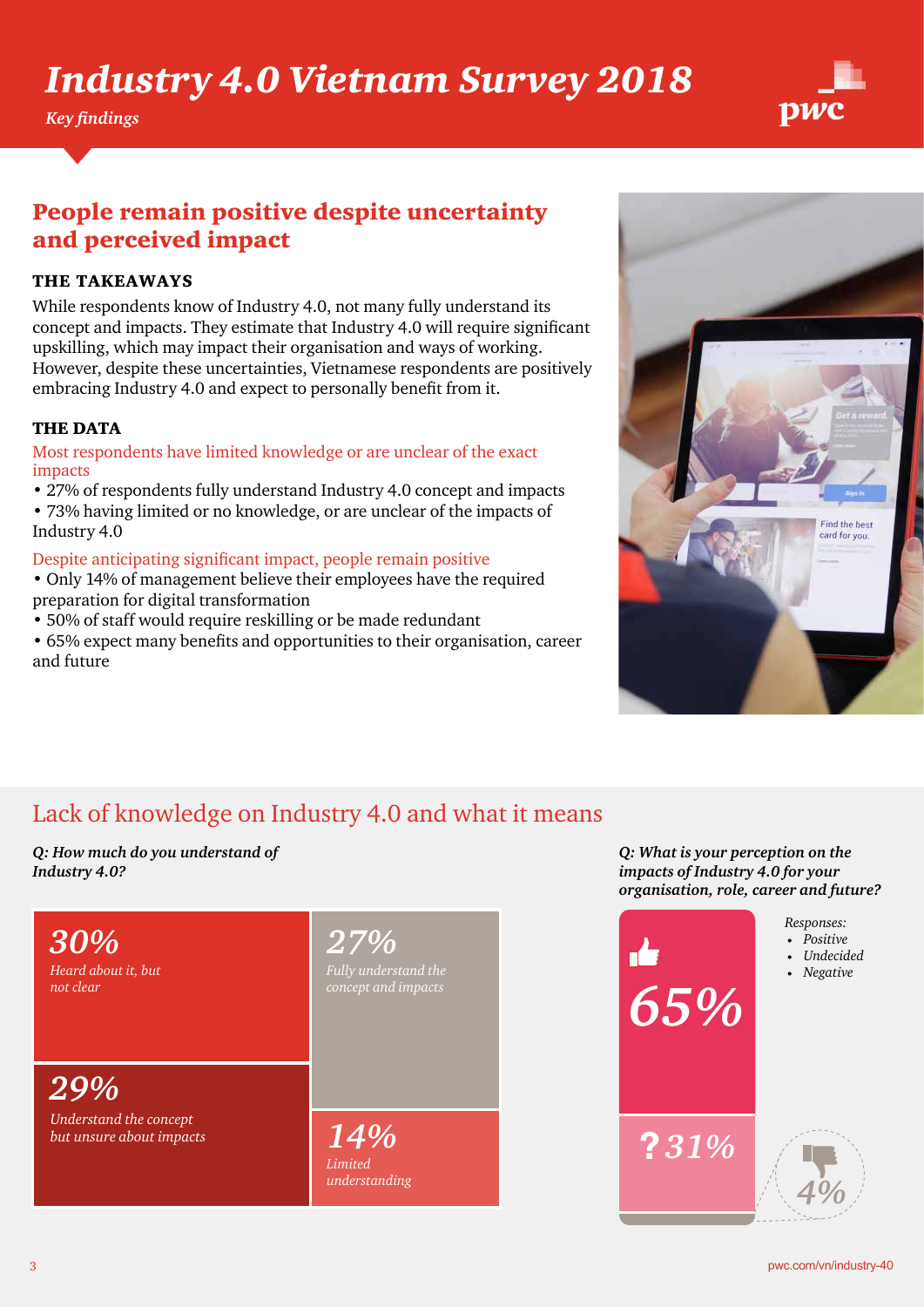

## Different challenges for Vietnam due to environment maturity

#### THE TAKEAWAYS

Compared against global respondents, Vietnamese respondents indicated different challenges in embracing Industry 4.0. Globally, respondents were more concerned about getting senior management buy-in into digital investments as well as providing clear view of return of investments, whereas Vietnamese respondents highlighted environment maturity factors such as the lack of digital standards, insufficient skills in the local labour market and concerns around data security & privacy.

#### THE DATA

#### Different challenges faced by local respondents

• Global respondents indicated top 3 challenges: lack of clear digital operations vision and support from top management (40%), unclear economic benefits from digital investments (38%) and high financial investment requirements (36%)

• Local respondents indicated top 3 challenges; lack of digital standards, norms and certification (18%), insufficient skills and talent of local labour market (16%) and unresolved questions around data security and privacy (15%)

#### Exploring 3 local areas of concern

- Lack of digital standards, norms and certification lack of clarity on regulations raises investment risks
- Insufficient skills and talent mismatch between demand for digital skills and availability in local labour market
- Unresolved questions around data security and privacy developing digital trust requires strengthened cyber security

#### Cyber security, threats and risks matter as we digitise

- 69% of respondents believe addressing network cyber security risks is of critical importance
- 27% indicate addressing cyber security is critical to mitigate damage to reputation, loss of trust and data loss

#### *Top 3 Global Challenges Top 3 Vietnam Challenges*

Lack of clear digital

operations vision and support from top management

Unclear economic benefits from digital investments

High financial investment

*40%*

*38%*

*36%*

requirements



Unresolved questions around data security and privacy

*Q: How important do you think it is to address network cyber security when planning for Industry 4.0?*

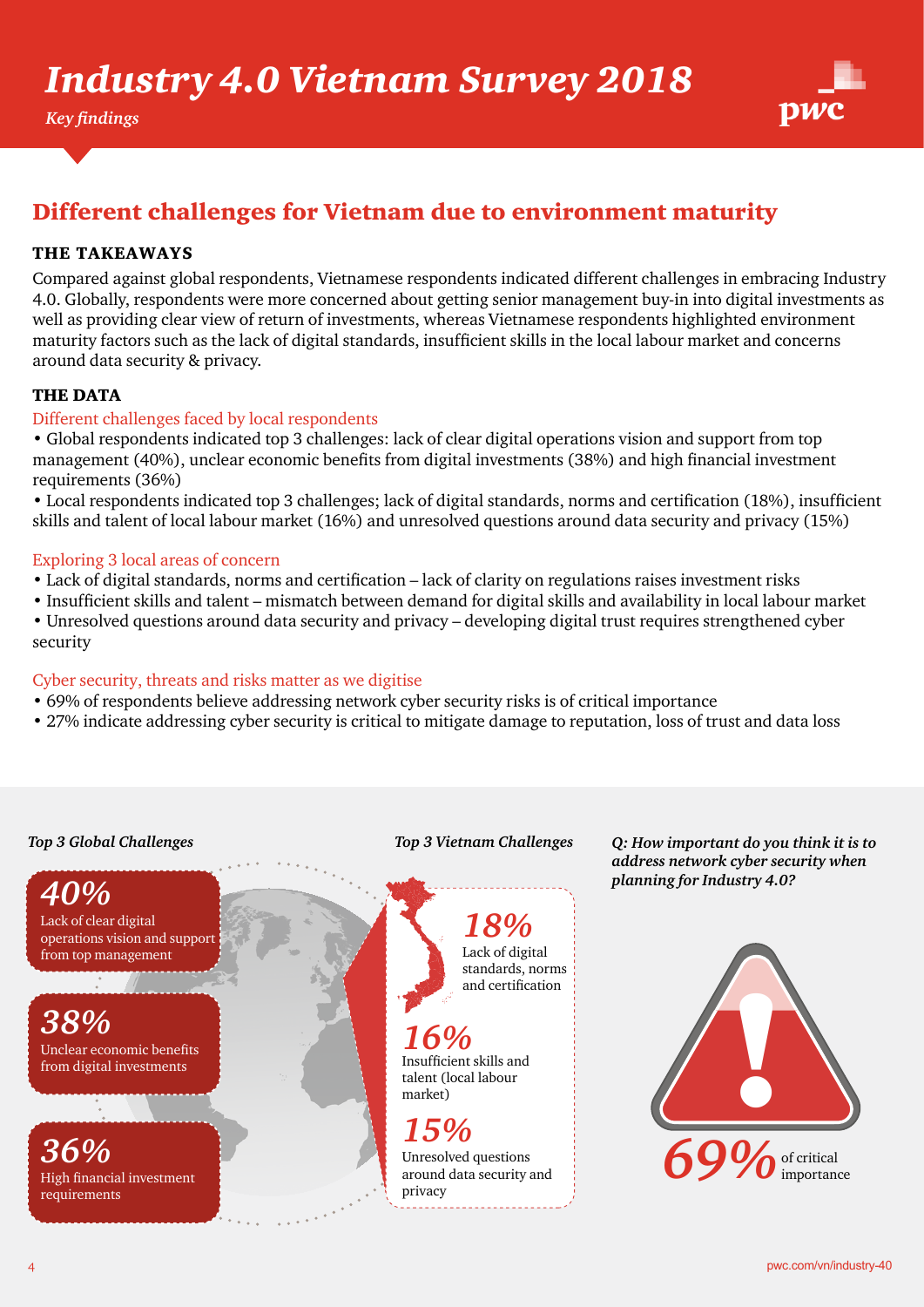*Key findings*





### Companies are investing heavily and expecting strategic benefits

#### THE TAKEAWAYS

To address impacts and position themselves strategically, Vietnamese corporations estimate to be spending massively on digitisation and automation now and within the next 5 years. On average, Vietnamese respondents estimate potential investments may be significantly larger than global estimates, estimated approximately 2-3 times larger\*.

#### THE DATA

Significant investment now and expected to grow further

- Overall, respondents estimate investments in digitisation to be around 9% of annual revenue
- Respondents expect investments to reach around 22% of annual revenue within the next 5 years

• PwC's 2016 Global Industry 4.0 Survey respondents from 26 countries; USA, Canada, Brazil, UK, European countries, South Africa, Middle East, China, India and Australia, put global investment estimates at 5% of annual revenue

*\*The above is an estimate, given the lack of clear comparison between both studies.*

*"Companies that do not strategically invest will lose competitive advantage in the long-term"*



*Q: Average percentage of annual revenue invested for digitisation: Current vs Next five years*

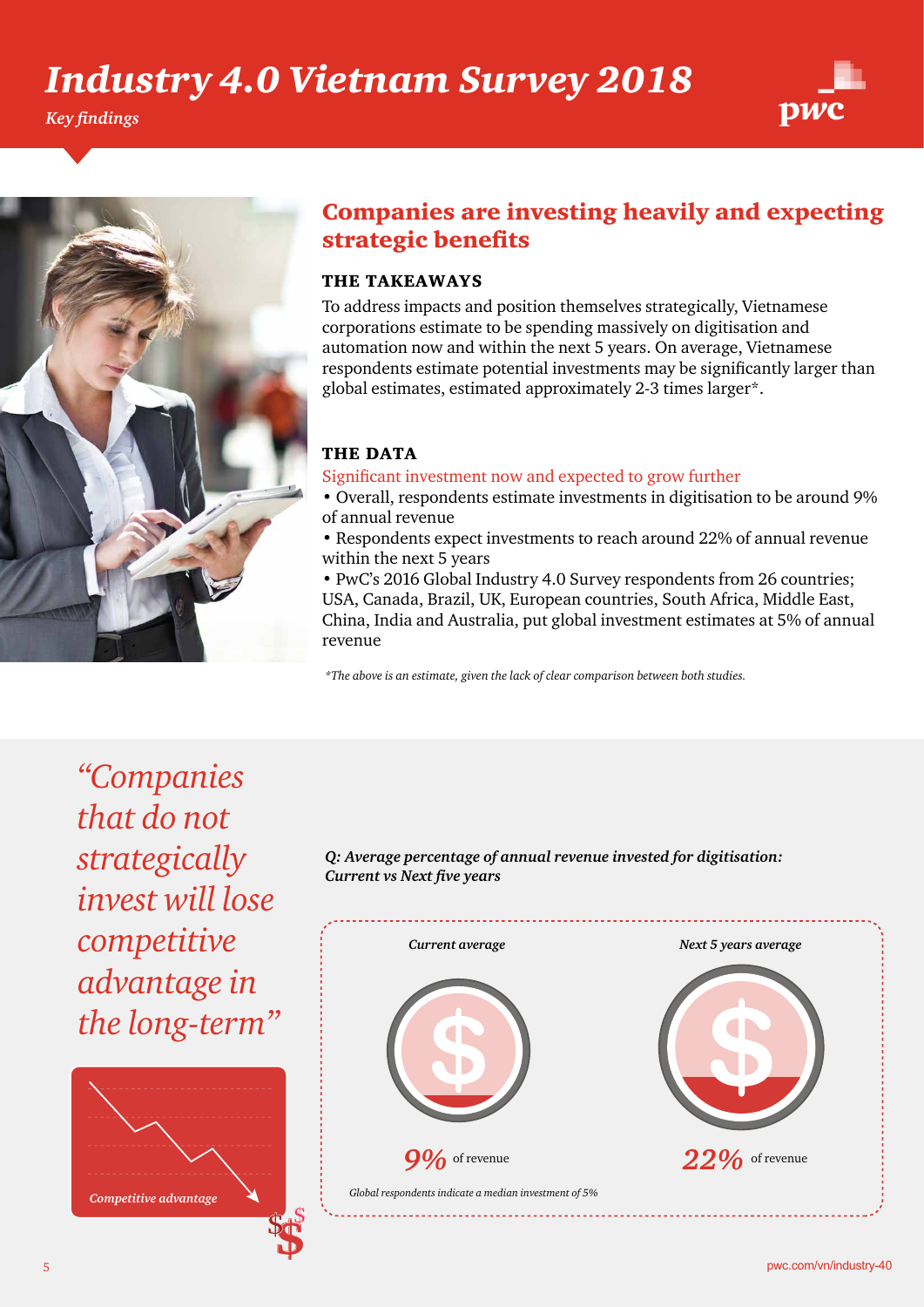*Key findings*



# 16%

of respondents indicated that they had no idea at all on the skills and capabilities required



### Lack of clarity on needed skills to accompany technology advancement

#### THE TAKEAWAYS

Despite recognising that the rights skills and capabilities need to be developed to accompany advances in technology, many respondents lack clarity on the specific skills, knowledge and capabilities required to make the digital integration with Industry 4.0 a reality in Vietnam. Core basic capabilities required for the industrial revolution, such as data analytics, are also lacking.

#### THE DATA

Lack of clarity in the workforce of the specifically required skills to succeed

• Only 14% believed that they and their employees have a clear view of the skills required for digital transformation

• 16% of respondents indicated that they had no idea at all on the skills and capabilities required

• The large majority of 70% of respondents fell in between the extremes, in their understanding of required skills

Data analytics, a core capability, is not consistently embedded across local organisations

• Only 13% of organisations have advanced data analytics capabilities within the organisation

• The majority (57%) only use data analytics in critical functions or on an ad-hoc basis

#### A skills framework to guide capability development is needed

• 84% of respondents indicated a need for a skills framework to guide Industry 4.0 capability development

#### *Q: Average percentage of annual revenue invested for digitisation: Current vs Next five years*

Range where majority of VN respondents indicated their companies are at.

*Q: Do you have a clear view on the skills required of your people or yourself to succeed with the advent of Industry 4.0?*

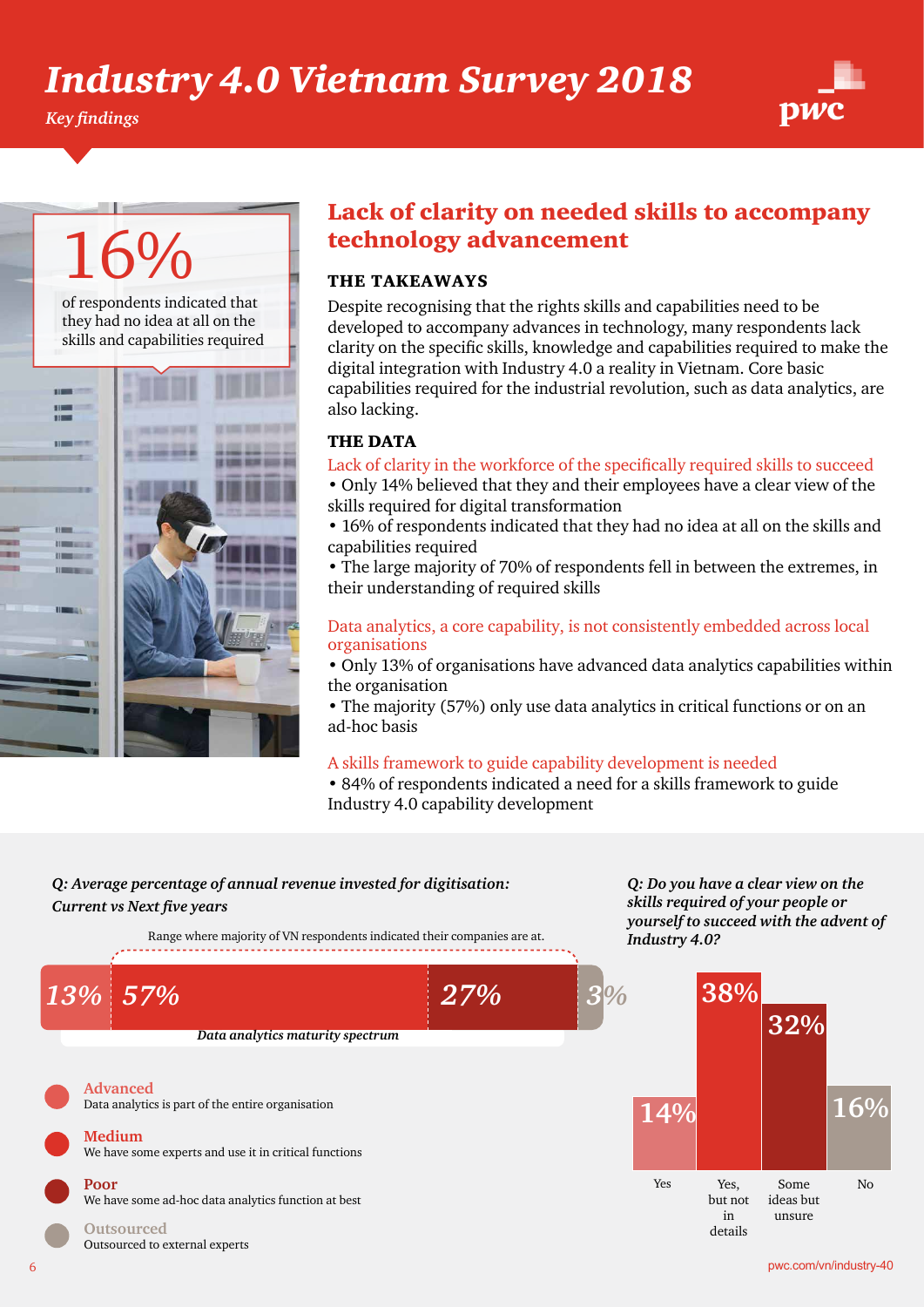*Key findings*



## Business to take the lead with government support

#### THE TAKEAWAYS

Most participants agree that business needs to take the lead, with a large portion of participants asking for government involvement in this process. Effective partnership and collaboration between government bodies, industry bodies and private organisations is required to embed automation and digitisation in Vietnamese organisations successfully.

#### THE DATA

#### Business to take the lead, with involvement from government

• 64% indicated that business needs to take the lead in Vietnam's digitisation efforts

• While not the majority, 32% would like to see government take an active role in this process

#### Public Private Partnerships is the way forward

• 74% value a public private partnership (PPP) framework between the Government, Education and Industry to help equip people with the required skills of the future

> *Q: Who needs to take the lead in ensuring Vietnam's readiness for Industry 4.0?*



*Q: Is there a need for an industry-wide skills framework to facilitate the development of critical capabilities to* 

*prepare for Industry 4.0?*







# 64%

indicated that business needs to take the lead in Vietnam's digitisation efforts